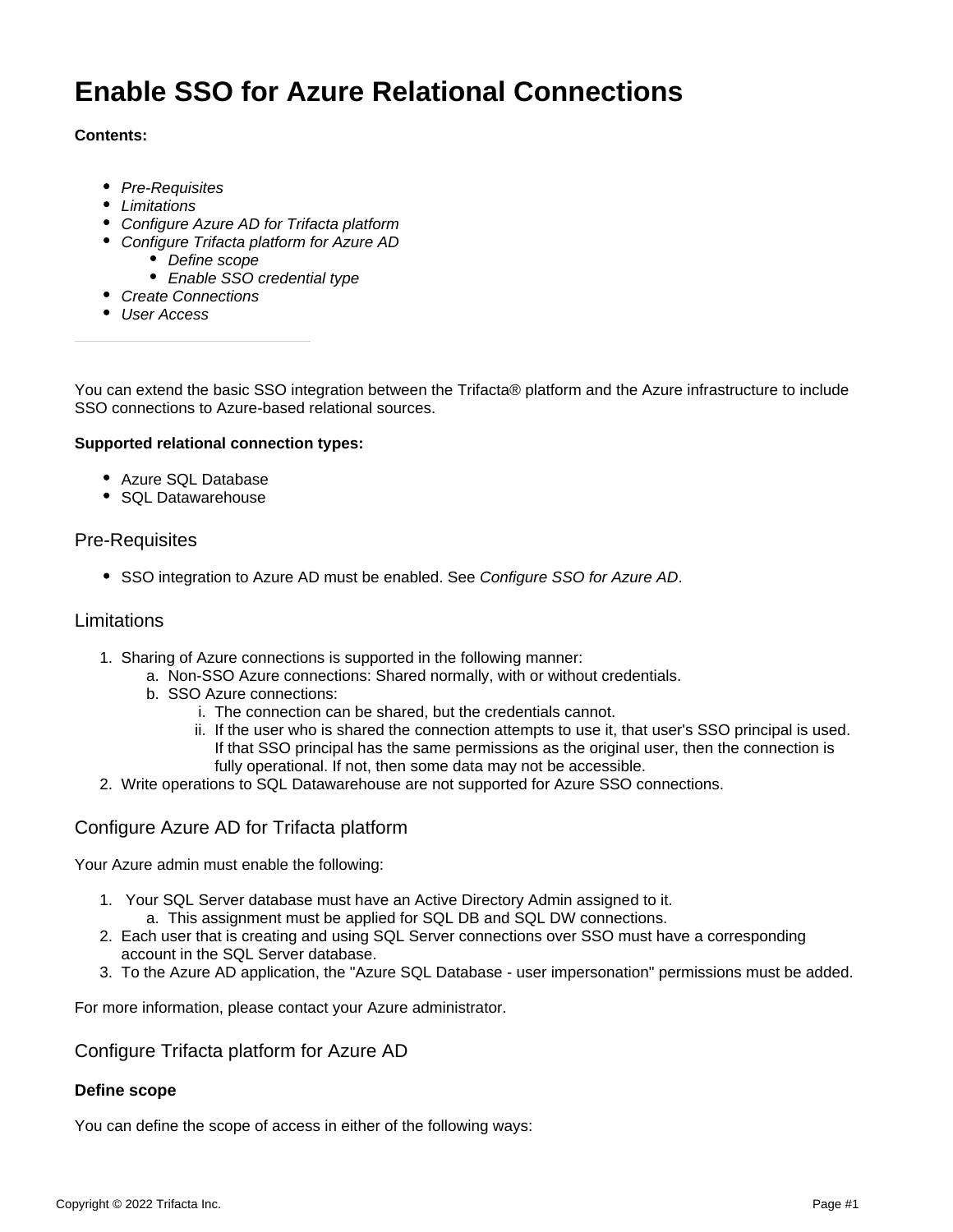- 1. The Azure admin can manually define access for individual databases, or:
- 2. You can do the following on the Trifacta node:
	- a. SSH to the Trifacta node. Login as an administrator.
		- b. Navigate to the following:

/opt/trifacta/conf/

- c. Open trifacta-conf.json.
- d. Locate the azure.sso.scope property. Add this value to the property:

"https://database.windows.net/user\_impersonation"

It is the second line in the following:

**NOTE:** If there are now multiple values in the entry, a comma must be placed after every line except for the last one.

```
{
     "azure": {
         "sso": {
             "scope": [
                 "https://datalake.azure.net/user_impersonation",
                 "https://database.windows.net/user_impersonation"
 ]
         }
     }
}
```
e. Save the file.

#### <span id="page-1-0"></span>**Enable SSO credential type**

**NOTE:** This configuration applies only for SQL DW connections. However, even if you are not creating these connections immediately, you should perform this configuration change.

When you create Azure SSO relational connections, you must select azureTokenSso for the credential type.

- For SQL DB connections, this selection is automatically enabled.
- For SQL DW connections, you must specify that this option is available by making a manual edit to a file on the Trifacta node.

#### **Steps:**

- 1. SSH to the Trifacta node. Login as an administrator.
- 2. Navigate to the following directory:

/opt/trifacta/services/data-service/build/conf/vendor/sqldatawarehouse

- 3. Edit connection-metadata.json.
- 4. Locate the credentialType property. Set the value to azureTokenSso.
- 5. Save your changes and restart the platform.

# <span id="page-1-1"></span>Create Connections

When you create a relational connection where Azure SSO has been enabled, select Azure Token SSO from the Credential Type drop-down.